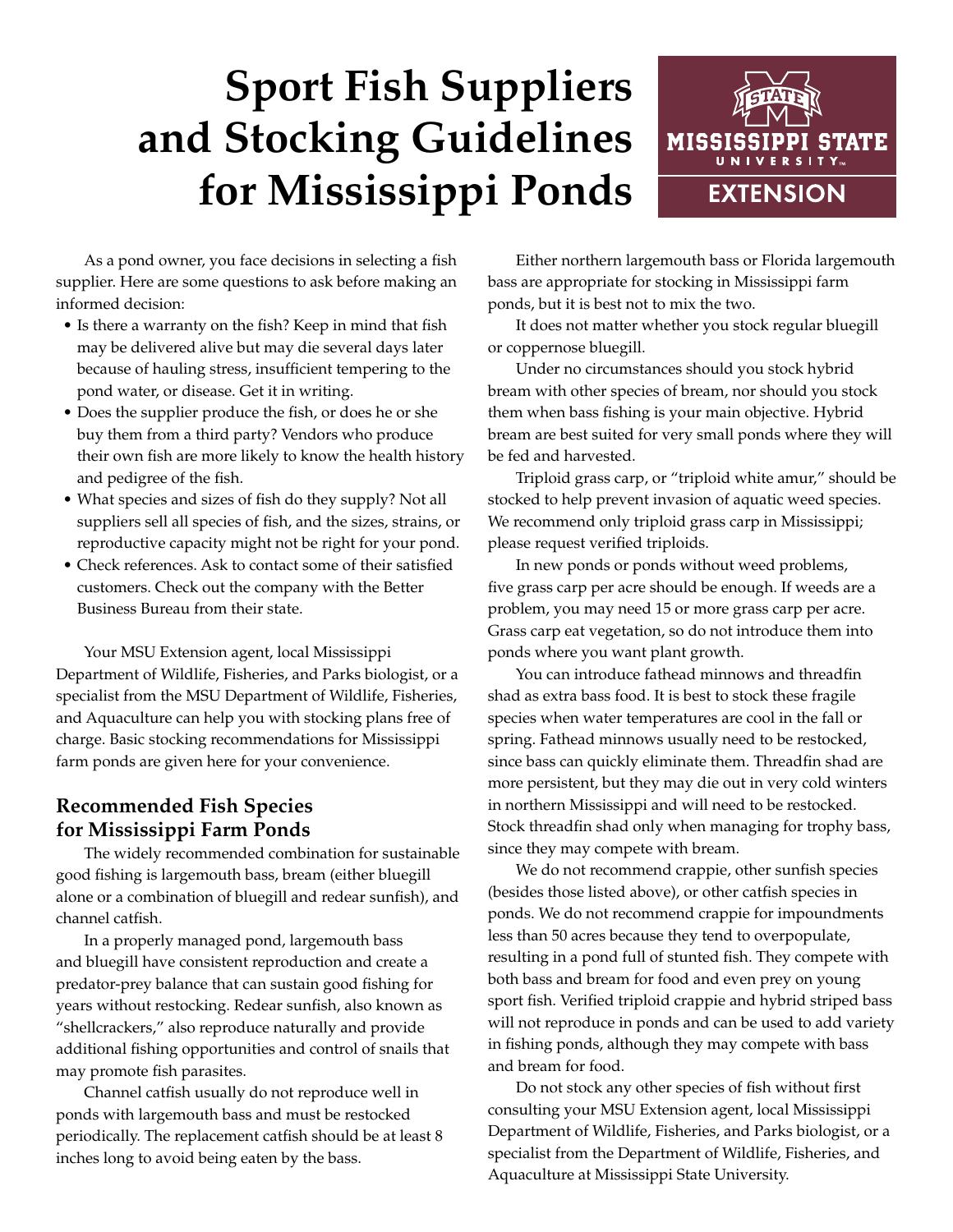In a new or renovated pond, stock bluegill and redear sunfish in the fall, along with channel catfish and grass carp, if desired. The pond does not need to be full when you stock, as long as the pond will fill to full pool by the following spring. Stock fish based on the full pond acreage, not on the surface acreage at the time of stocking. You do not need large fish, since predators are not in the pond at this time.

Stock largemouth bass fingerlings the following spring. This way, the bream have had time to produce young bream for the bass to eat. Stock fish only at the recommended rates and ratios listed here. You can begin fishing the pond after 1 year, but do not begin harvesting bream until the second year, and do not begin harvesting bass until the third year. If this stocking schedule cannot be followed, contact your local fisheries biologist or Extension specialist for customized stocking recommendations.

**Do not catch and move fish from another water body to stock a pond.** A number of serious pond problems can result from this stocking approach:

- First, some fish species look very similar and can be easily mistaken. Although spotted bass, longear sunfish, and young gizzard shad look very similar to largemouth bass, redear sunfish, and threadfin shad, they certainly don't perform the same in farm ponds!
- Second, moving fish between water bodies is an easy way to introduce serious diseases and parasites to your pond.
- Third, it is very difficult to get the numbers of small fish needed to start the pond off "in balance." Working with a certified fish supplier ensures that you stock the right numbers and sizes of disease-free fish.

## **Recommended Stocking Rates and Species Combinations**

**Table 1** lists stocking recommendations for ponds greater than 1 acre. Only hybrid bream, channel catfishhybrid bream, and channel catfish-only combinations are recommended for ponds less than 1 acre. For both combinations containing bass and bluegill, no other bass or bream stocking is usually necessary after the initial stocking. Periodic restocking is required for hybrid bream and may be required for channel catfish.

When stocking channel catfish into an established bass population, stock 8- to 10-inch fish to avoid feeding catfish to your bass. If managing for trophy bass fishing, you may want additional prey. You can stock fathead minnows at 500 per acre, but these will likely be eliminated within a few months. Restock as necessary.

Threadfin shad are another prey option and should be stocked at 250 or more per acre. Be careful that you do not stock gizzard shad. Threadfin shad should reproduce in the pond and do not need to be restocked unless a cold winter causes a threadfin winter kill.

## **Transporting and Tempering Fish**

Depending on the quantity of fish purchased, many fish suppliers will deliver and stock fish in your pond for a charge. Many pond owners do not purchase enough fish to warrant this expense, and it is more economical for them to transport and stock their own fish.

However, hauling fish is tricky business, and many fish have died due to improper hauling and stocking. Your goal is to release healthy fish that survive, grow, and reproduce in your pond, so follow these recommendations if you plan to haul your own fish.

| <b>Stocking combination</b>  | Largemouth bass | <b>Bluegill</b> | Redear sunfish | Channel catfish | <b>Grass carp</b> | <b>Hybrid bream</b> |  |
|------------------------------|-----------------|-----------------|----------------|-----------------|-------------------|---------------------|--|
| <b>Bass-bluegill</b>         | 50              | 500             |                | 50 <sup>b</sup> | 5 <sup>c</sup>    |                     |  |
| Bass-bluegill-redear sunfish | 50              | 350             | 150            | 50 <sup>b</sup> | 5 <sup>c</sup>    |                     |  |
| Hybrid bream                 | 50 <sup>d</sup> |                 |                |                 |                   | 750                 |  |
| Channel catfish-hybrid bream |                 |                 |                | 100             |                   | 350-500             |  |
| Channel catfish only         |                 |                 |                | 100-150         |                   |                     |  |

Table 1. Recommended stocking rates and combinations for unfertilized ponds 1 acre and larger.<sup>a</sup>

aDouble rates if the pond will be fertilized.

bOptional. Stock up to 50 channel catfish per acre if desired.

c Recommended. Stocking five grass carp per acre in weed-free ponds helps prevent future weed problems.

dLargemouth bass are to control hybrid bream reproduction. Stock them at the same time as hybrid bream fingerlings, and do not harvest bass.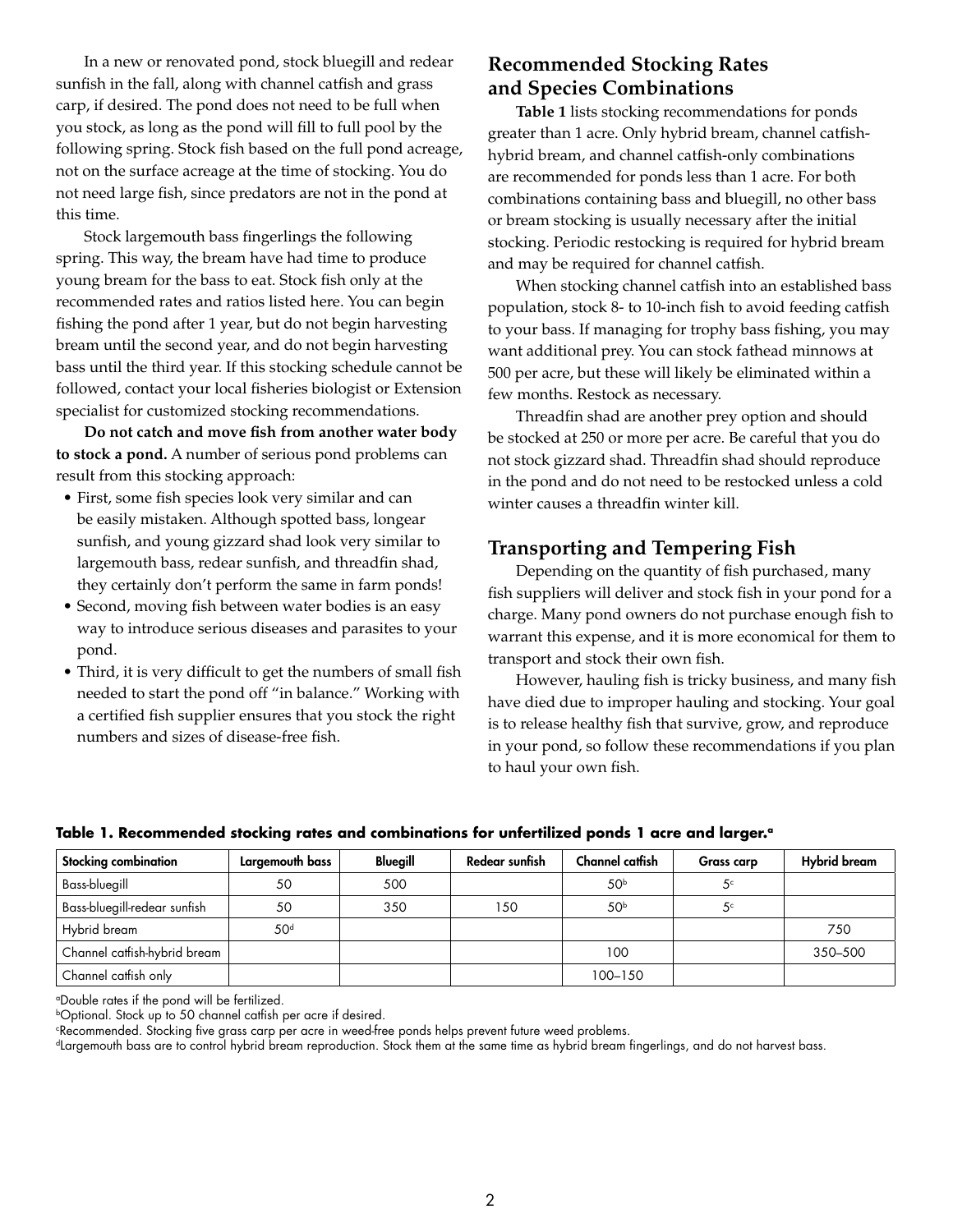Poor water quality, overcrowding, and improper tempering can result in large or complete losses of fish. Water quality management during hauling and stocking is critical. It is especially important that you make sure there is adequate dissolved oxygen and low levels of toxic waste products such as ammonia and carbon dioxide. Temperature, pH, fish density, and length of trip affect the severity of these problems. Never haul fish when it is 85°F or more outside, and carry less fish per water volume for longer trips.

When hauling fingerlings to your pond, ask the producer to "bag them." Many producers supply hauling bags and pure oxygen, and will prepare each bag with clean water, the optimum number of fish, and pure oxygen to fill the bags. Lay the bags down horizontally in a shaded container such as a cooler or cardboard box. Laying them down maximizes the contact between the water surface and the oxygen, which diffuses into the water as needed. Do not leave the bags in direct sunlight as the water will quickly heat up, killing the fish.

Some producers may not supply bags and oxygen, and most will not bag channel catfish because their spines will easily puncture bags. In this case, you should plan to bring large water-tight containers to haul your fish (large coolers work well for small numbers of fish).

Provide some form of aeration for hauls longer than 30 minutes. Battery-powered aerators with air stones are an inexpensive means of providing oxygen, but these are not very efficient. Use as many aerators as possible, and carry low fish densities (fewer than 100 2-inch fingerlings per gallon).

Be careful when filling the tanks from a well, as well water is usually low in oxygen and high in carbon dioxide. Aerate thoroughly before adding fish. Do not use municipal water, as it may have chlorine or other chemicals that are toxic to fish.

When you arrive at the pond, it is very important to temper, or adjust, the fish to the new environment. The sudden shock of changing water temperature can stress or kill fish. If your fish are in bags, simply float the bags in the pond for at least 30 minutes, and then check to make sure that the temperatures are similar before releasing them. Float the bags out of direct sunlight if possible.

If your fish were hauled in containers, slowly add pond water to the containers using a bucket or pump. Change about 25 percent of the water volume every 5 to 10 minutes until the temperatures in the tank and receiving waters are similar. It should then be safe to release the fish into the pond.

See **Table 2** for a list of sport fish suppliers.

This publication is a joint effort of the Mississippi State University Extension Service and the Mississippi Department of Wildlife, Fisheries, and Parks. To request corrections to the information provided or to have a farm included in the next printing of the list, send the correct information to **wes.neal@msstate.edu**.

Please note that Mississippi state law prohibits any person from selling or offering for sale or exchange any game fish whether taken within or coming from outside the state. Such sales are legal if MDAC has issued a permit to the owner of a private pond to sell fish grown or cultivated for stocking under the MDAC regulations.

All firms listed in this publication have a current MDAC permit.